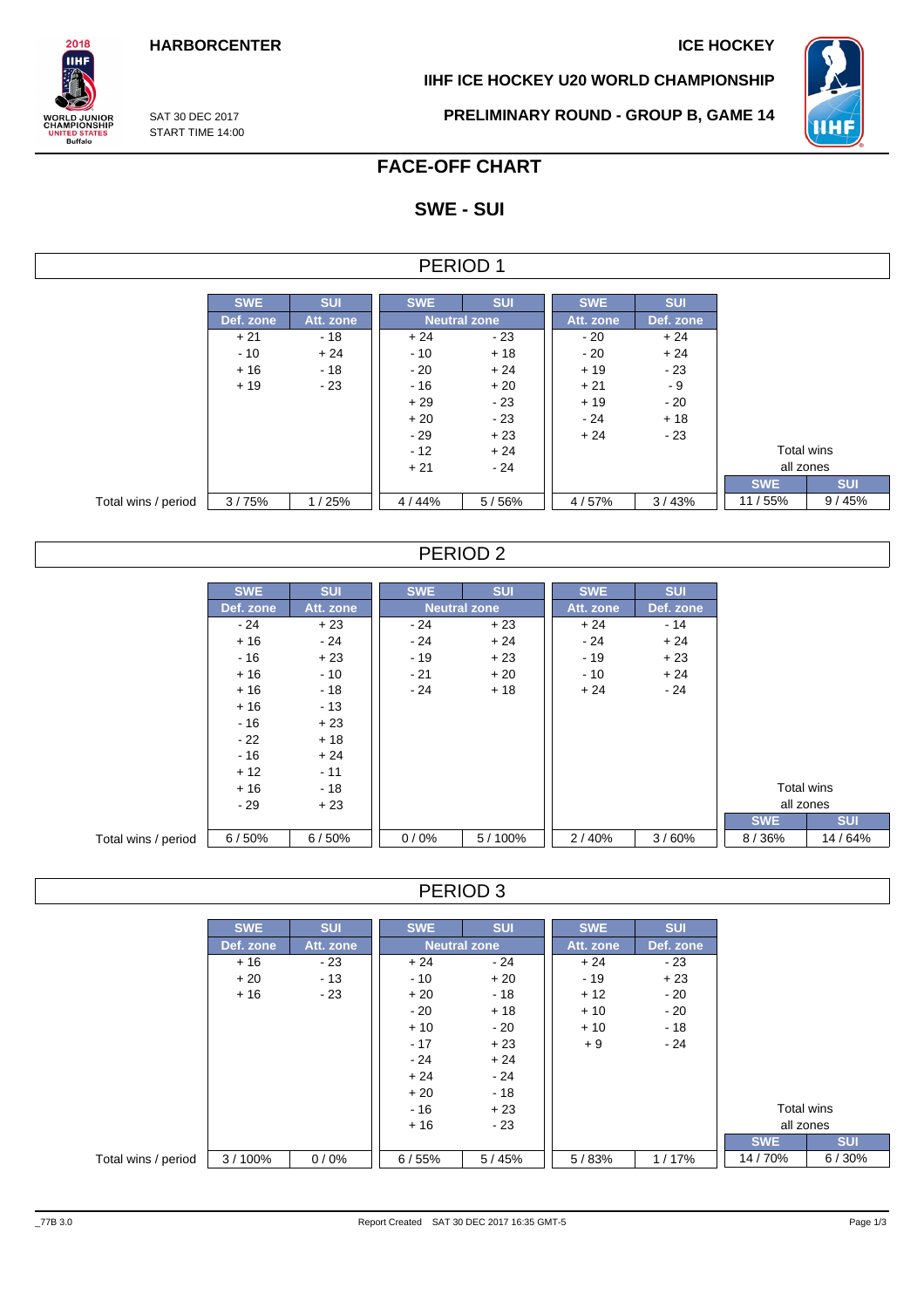## **HARBORCENTER ICE HOCKEY**

### **IIHF ICE HOCKEY U20 WORLD CHAMPIONSHIP**

**PRELIMINARY ROUND - GROUP B, GAME 14**



WORLD JUNIOR<br>CHAMPIONSHIP<br>UNITED STATES<br>Buffalo

 $2018$ **IIHF** 

> SAT 30 DEC 2017 START TIME 14:00

# **TOTAL**

|                   | <b>SWE</b> | <b>SUI</b> | <b>SWE</b>          | SUI    | <b>SWE</b> | SUI       |            | Total wins |
|-------------------|------------|------------|---------------------|--------|------------|-----------|------------|------------|
|                   | Def. zone  | Att. zone  | <b>Neutral zone</b> |        | Att. zone  | Def. zone | all zones  |            |
|                   |            |            |                     |        |            |           | <b>SWE</b> | <b>SUI</b> |
| Total wins / game | 12/63%     | 7/37%      | 10 / 40%            | 15/60% | 11/61%     | 7/39%     | 33/53%     | 29 / 47%   |